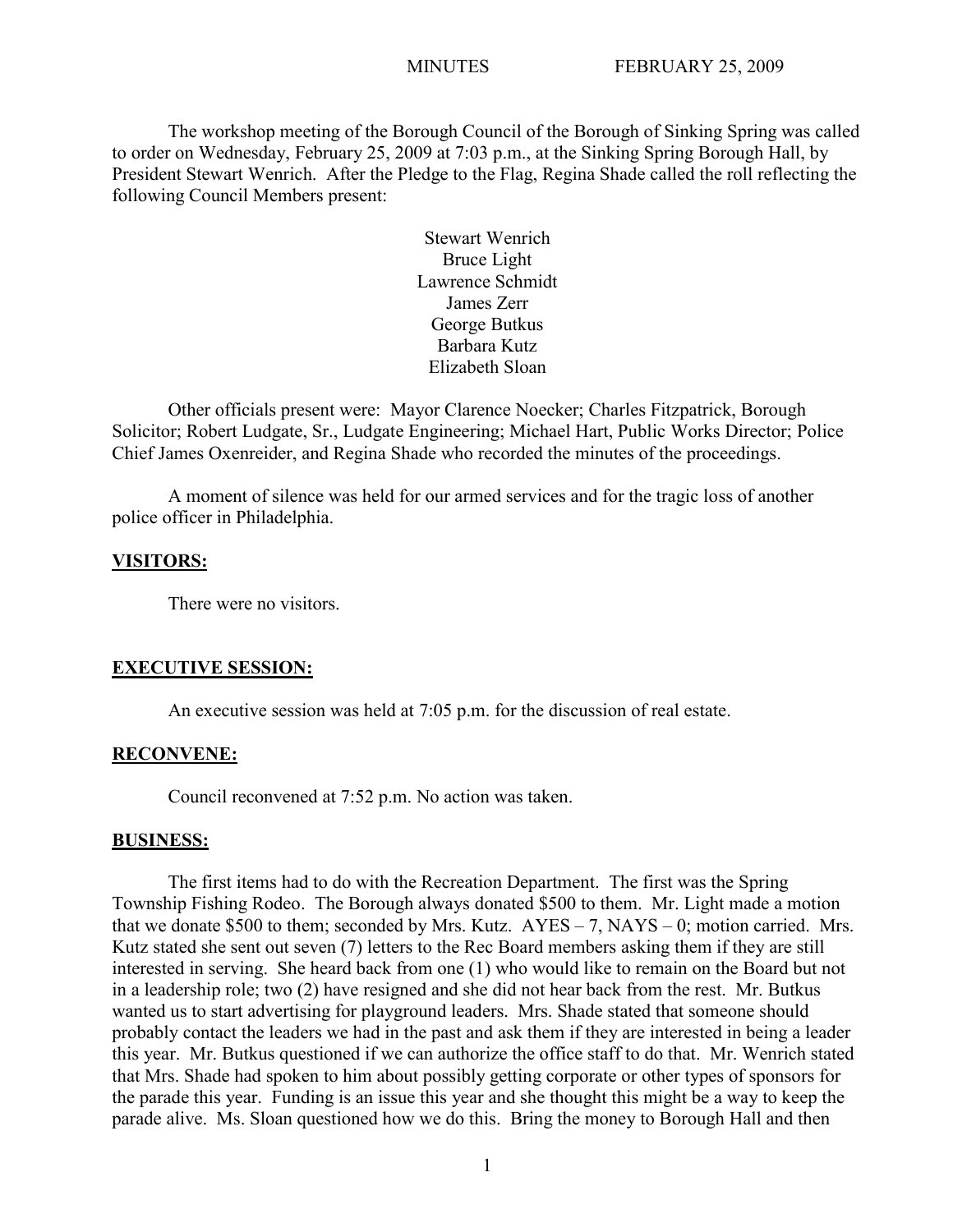have it deposited into the General Fund as a donation. Mrs. Shade explained that the money can be placed directly against the parade cost. A brief discussion ensued. Mrs. Shade stated we can put a blurb in the newsletter. Mr. Ludgate questioned how much money it takes to do the parade. Mrs. Shade stated it varies. Up until a few years ago no one ever charged us for being in the parade; however for the last few years, more and more groups are not asking for something. There is also police overtime to be considered as well. Mr. Ludgate stated one of the tasks that the Revitalization Committee can do is ask for donations. Mrs. Shade stated she believed that Dorian Cola, Chairperson of the Promotion and Advertising Committee, as well as Jim Pachuilo, Chairman of the entire Revitalization Committee both received letters regarding the parade. Mrs. Shade stated \$1,000 to \$2,000 will be about the cost of doing the parade without spending monies to get some of the participants here. It was stated that the Buccaneers wanted \$800 to appear in the parade. We can't afford it however if someone wants to donate that money then it might be able to happen. Mrs. Shade again stated it was just a thought to perhaps carry on the tradition that the Rec Board has created over the last few years. Our parade has grown and if we would like to continue this tradition, this is one way we can do it. It was decided to allow for corporate or personal sponsors. Ms. Sloan wanted some type of letter/flyer to hand out when asking for donations. The office will put something together and get it to Council.

The next item was the playground and registration fee. Mrs. Shade stated there was some discussion on what if any fees we want to charge. Mr. Butkus stated we charged \$60 last year. Mrs. Shade stated it never happened. Mr. Light stated no one wanted to collect it. Mr. Butkus questioned who was the no one? Mr. Light stated no one from the Rec Board and/or the playground leaders. Mrs. Kutz did not know this. Mrs. Kutz stated someone should have told her this as she could have been down there the first week or two collecting the money. Mr. Wenrich stated we can't change what has happened but we need to move forward. We need to put a plan together. Mrs. Shade stated it was discussed that perhaps we could charge residents \$10 per child with \$5 per child after that up to a maximum of three (3). Then charge non-residents \$20 per child with \$5 or \$10 per additional child up to a maximum of three (3). She had the concern that if we go to high that children will sign up with addresses of people who live in the Borough and we won't get anything. She feels if we make it bearable people will pay it. Mr. Butkus does not feel we need to charge the Borough residents; they are already paying taxes to which Ms. Sloan agrees. Mr. Light feels that \$20 area was a good area for non residents. Mrs. Kutz stated we are just charging what Spring Township charges its people. Mr. Light stated we don't live in Spring Township. He feels we shouldn't penalize a child for coming to a playground. A discussion ensued. Mr. Butkus made a motion to charge non residents \$60 per child; seconded by Mrs. Kutz. Mr. Schmidt questioned how is this going to be enforced. Mrs. Kutz stated she will sit down at the playground when they bring their registration forms. The playground leaders will not be responsible for the collection. Ms. Sloan stated \$60 per kid up to a maximum of two (2) kids. Mr. Butkus stated no, this is per child. Mr. Light asked for a roll call vote.  $AYES - 5$ ,  $NAYS - 2$  (Mr. Light and Ms. Sloan); motion carried. Mrs. Shade stated she is sure we will get calls from people questioning what if the children want to come and play on the equipment and not take part in the playground activities. It was decided they would have to come after playground hours. Mrs. Kutz said it would be about \$1.00 a day.

The next issue was the baseball game and the authorization of this bill. A very heated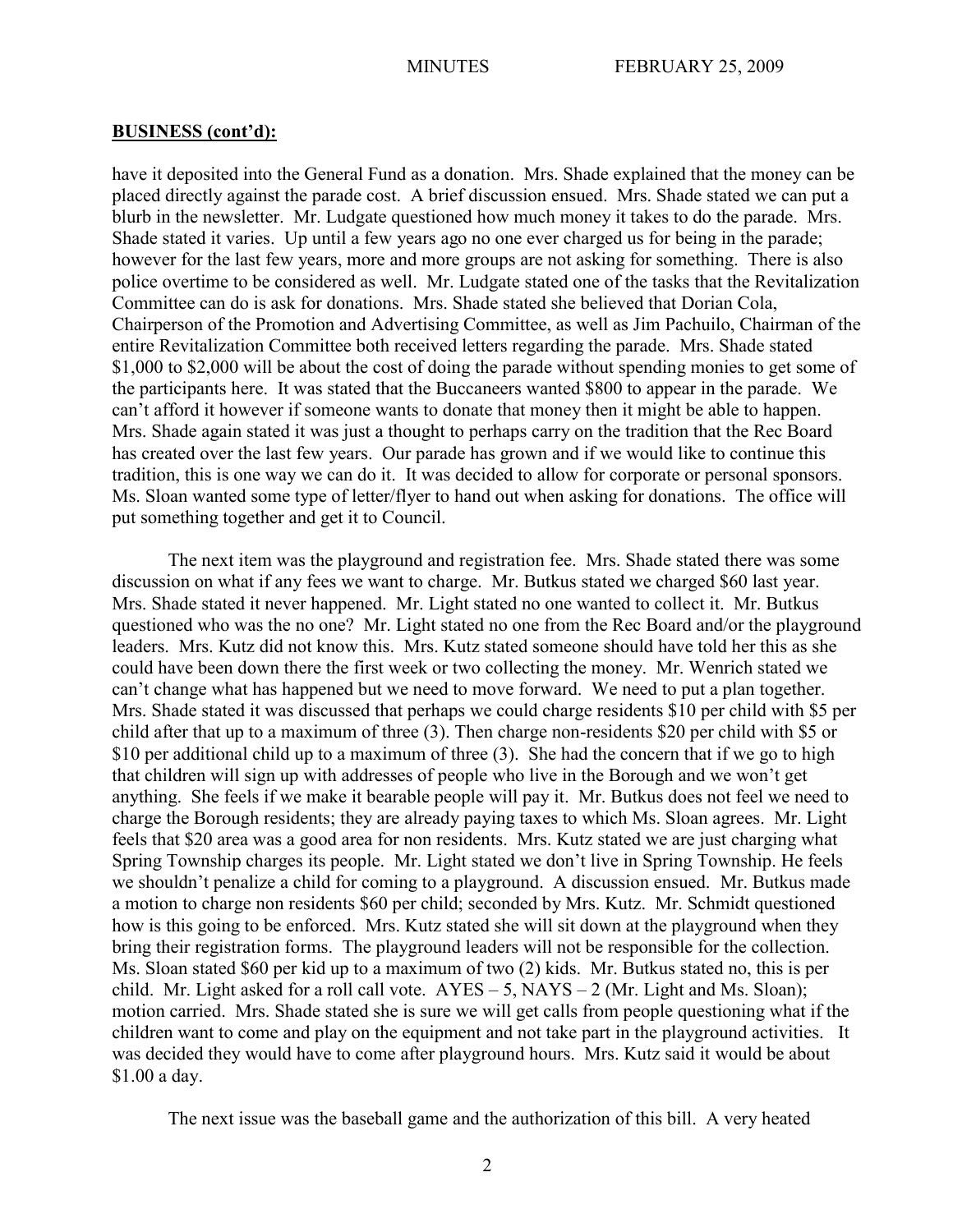discussion occurred regarding a few issues. Mr. Butkus questioned since Council did not approve the baseball check. Mrs. Shade stated she had gone to the Rec Board and got their okay. This is our third year doing this and we never came before Council for this in the past, she did not realize we should be doing this. Mrs. Shade said that perhaps we could ask people to pay for the tickets to help defray the cost. Mr. Wenrich stated we could ask people to pay in full or say \$10 to defray the cost. We have 100 tickets on order. The tickets are \$28.00 a piece. It is on the third base side. Mr. Schmidt made a motion to charge the people half price for the tickets. There was no second so the motion failed. Mr. Fitzpatrick will call the Reading Phillies and try to get a refund. Another brief discussion ensued. Ms. Sloan questioned what is the procedure of purchasing items? She questioned if it is anything over \$1,000 must come before Council. Mr. Fitzpatrick stated we have been paying reoccurring bills prior to getting approval of Council and then Council approves at the subsequent meeting. Mrs. Shade apologized for the paying of that bill. She stated since it was done two (2) years in the past, and the Rec Board did approve it and it came out of their budget, she paid it. Ms. Sloan questioned if there was a State law that lays this out. Mr. Fitzpatrick stated there is no State law. He continued every municipality pays bills in advance and then get subsequent approval.

The next item on the agenda was the sewer plant upgrade/financing. The Sewer Committee has met and they are ready to advertise for bids. Mr. Schlott stated that with the assistance of Mrs. Shade, we have applied for the H20 Grant as well as a PENNVEST Grant/Loan. Both were submitted on time. He hand delivered the H20 Grant. The H20 Grant is mid April and the PENNVEST meeting is in May. At this point, it is ARRO's recommendation for moving forward with the project. This means advertising and soliciting bids. Bids can be opened mid April. We can hold those bids open for 60 to 120 days as we wait for funding approval. The catch phrase is "shovel ready." They would like to start advertising on March  $2<sup>nd</sup>$ . In addition, there would be a pre-bid meeting. It would occur on March 23<sup>th</sup> at 10:00 a.m. It would begin here and then move to the sewer plant itself; this would be a mandatory meeting. A brief discussion ensued as to when the ad should run. There will be two (2) contracts; a general contract along with an electrical contract. We shall send out invitations to bid to other contractors that they have worked with in the past. Mr. Butkus stated when Mr. Schlott did the rate study; he figured it as worst case scenario; that we did not get any grant money. It is based on 5% interest rate. There is an out clause so we can reject the bids.

The other issue was the retainer fee. This is for attending meetings, phone calls, etc. He stated this includes four (4) meetings and general communications. The cost of the retainer will be \$1,400.00. Mr. Wenrich asked Council to review the retainer and we shall vote on it at the next Council meeting. Mr. Zerr stated the \$1,400.00 is lower than we are currently paying out. It will be a savings.

Mr. Butkus stated on the recommendation of Mr. Hart the Sewer Committee is making the recommendation that we hold off on the replacement of the lamp post due to its location. There is a light on the building right next to it. We told them to cap it off and seal it.

Mr. Butkus asked Mr. Hart to explain about a phone call he received from someone at PA American Water Company in regards to the sewer plant. Before he got into this discussion he said they had notified us about a leak at the plant; it was located and repaired. Mr. Hart stated he had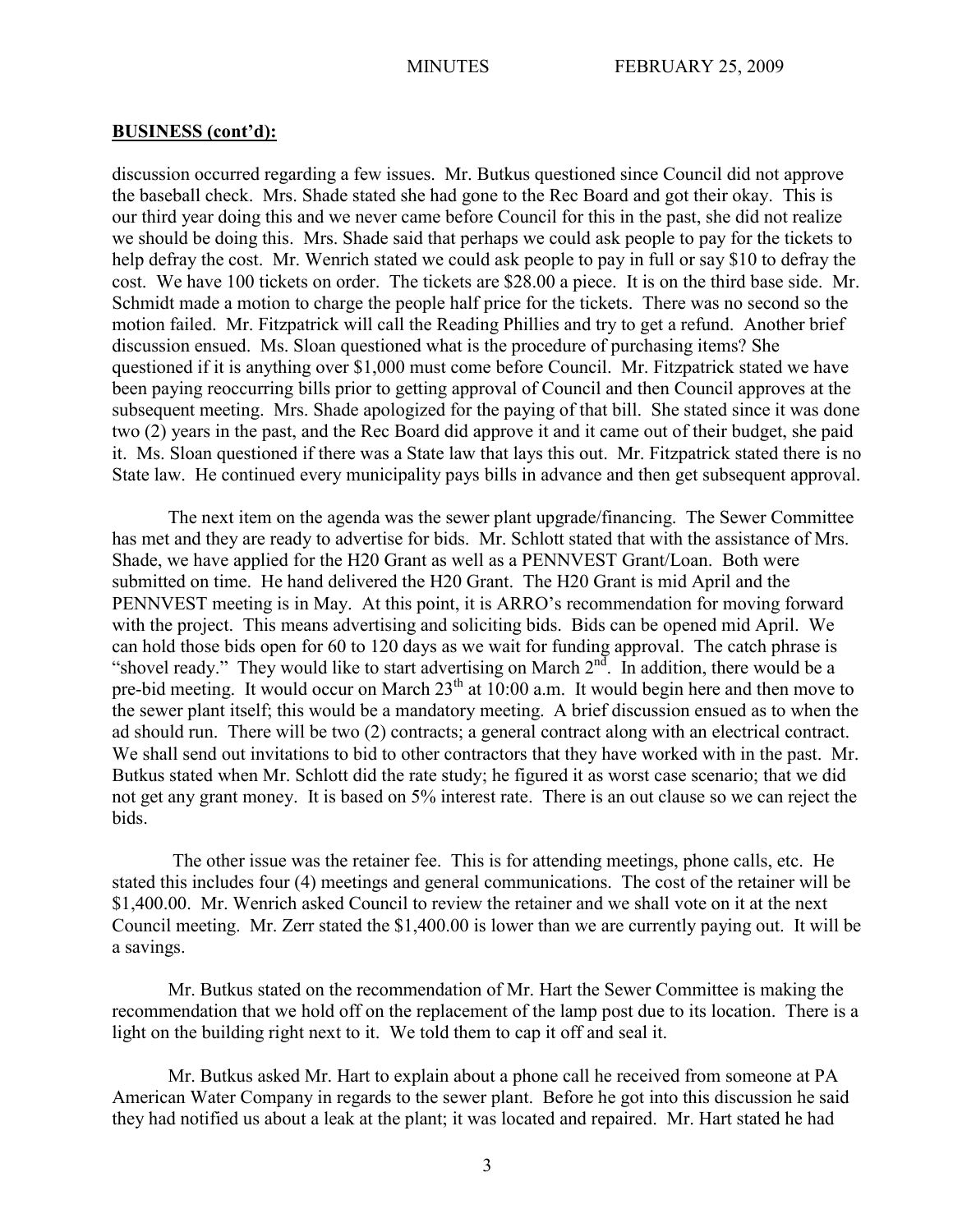spoke to John Rothwell at PA American about his upcoming projects on Park Avenue and Commerce Street. While talking with him he asked us if we were going to do the paving project. Mr. Hart stated we weren't, due to other financial matters. We have the sewer plant upgrade. He then asked Mr. Hart if we would want to sell the plant. Mr. Hart stated he did not know. It would be everything-the plant and the lines. Mr. Hart stated he will put the word. Mr. Butkus stated they kicked it around briefly. Mr. Butkus's reaction was "you gotta be kidding." He went on to explain that whenever a private entity bought out a utility like this it means they will be trying to make a profit. It is business. This means rates will be going up and we all know the circuses we are having with PA American Water. In his opinion the citizens have more control over what is going on as it is owned by the Borough. Ms. Sloan stated it is a revenue source for us. Mr. Fitzpatrick stated it isn't actually a revenue source over and apart from the operation from the system itself. He continued the other way to consider this is to weigh the investment income that you can derive from the selling of this against the clear increase you would be experiencing if a private entity would own it. You would need to do an intense study as you would not know what the rates would be. Mr. Butkus stated you have no control over them either. It would be PUC regulated.

The next issue was the Western Berks Task Force. Ms. Sloan stated as of last Tuesday Mr. Mike Mixell was finalizing the documents. She put in some input and the solicitors had a teleconference as well. Mr. Fitzpatrick feels Council should have a workshop meeting or at least devote some time to the bylaws. A new revised copy arrived today via e-mail. He can send everyone copies. Ms. Sloan had two (2) corrections. They were voting amounts. She said they were for the functions and she will share them with Mr. Fitzpatrick. The new deadline is July 1, 2009. She stated the engine was towed to Kirbyville. If it is the engine it will cost up between \$50,000 and \$60,000 to repair. It was hoped that this merger would have occurred in January and that was the first truck they were going to retire. She does not know the condition of the other trucks but the merger at this point would have saved us money. As of noon time that day the truck had not been looked at, Mr. Zerr said. New light was shed on the subject. It was disclosed that one (1) of the other engines coming into the task force is having major plumbing problems. It would behoove us to probably look at repairing this engine. Some real hard decisions are going to have to be made between now and July  $1^{st}$ . At this point the mechanic said he doesn't think the bearings are burnt. We caught that before any real damage was done. A discussion ensued as to the dates. On the morning of July  $1<sup>st</sup>$  they would like to have all the assets moved into the task force name and that company would exist. Ms. Sloan stated it will take some time to get all the paperwork completed. The goal is to adopt an Ordinance which would accept the Intermunicipal Agreement. This is by the end of March. Mr. Fitzpatrick did tell them it might not happen for us until the beginning of April. That was not a problem to them. Mr. Wenrich questioned Mr. Fitzpatrick that the \$200,000.00 would be all they need to pay. Mr. Fitzpatrick stated for the first year. Mr. Wenrich stated it is not \$200,000 plus the truck payments. Mr. Fitzpatrick stated no. Mr. Fitzpatrick stated Mrs. Shade raised this very question and he discussed it with the task force. He stated their accountant included all the debt that each municipality had on their specific vehicles. They would assume the debt. Ms. Sloan explained that the newly formed fire company will assume the debt however say our loan was with Susquehanna Bank, they (Susquehanna Bank) will not come to us and rip up that loan paper. So in effect, we will be standing behind it but the reality of us paying won't happen. Mr. Wenrich questioned if this will hurt our line of credit or is it the task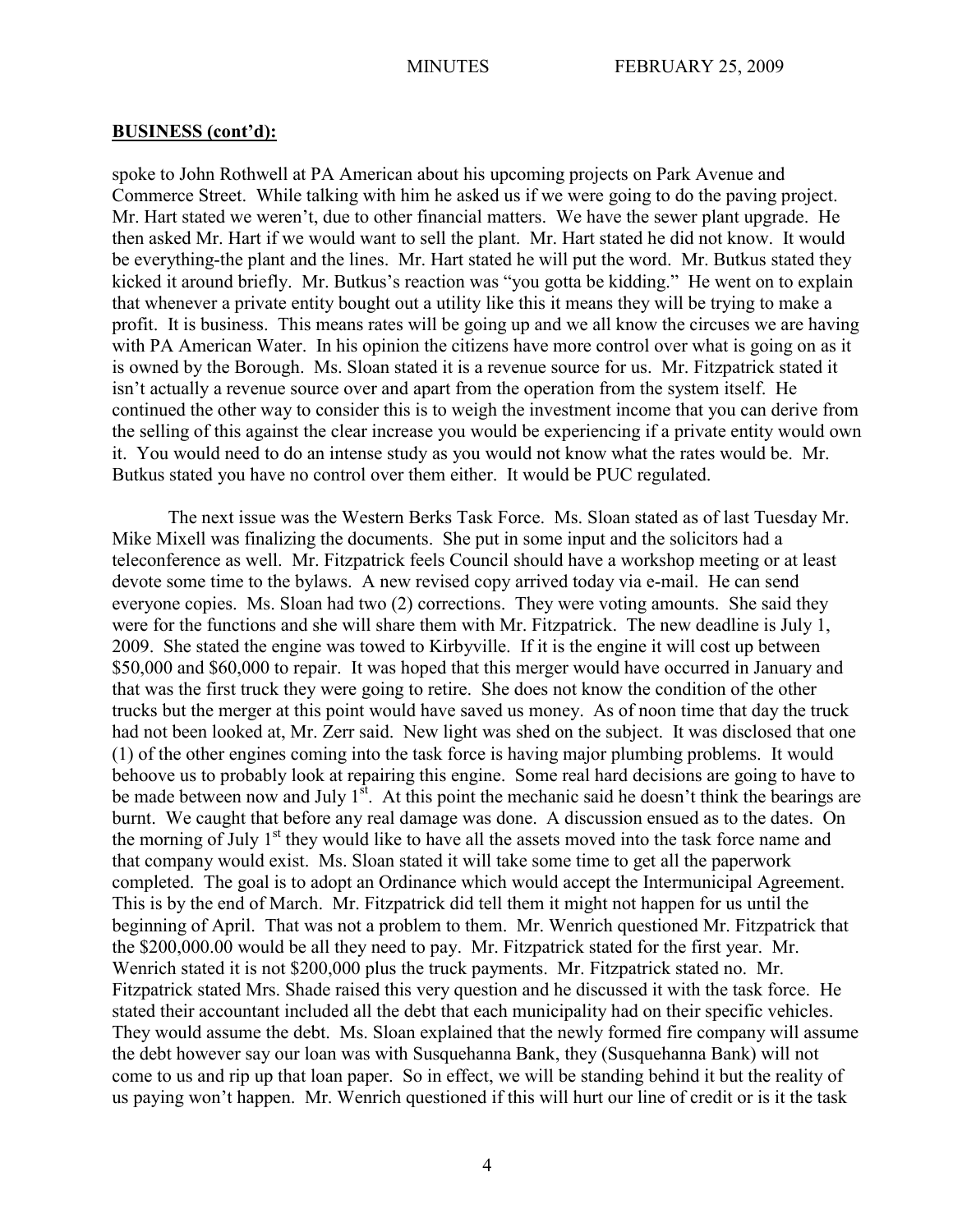forces name. Ms. Sloan stated it will be in the task forces name. Mr. Zerr questioned what happens if they default? They discussed how many debts there are. Mrs. Shade stated we paid one of the loans this past year so we currently have two (2) loans now. Mr. Wenrich stated March workshop meeting should be devoted to this issue. Ms. Sloan stated the task force will be absorbing the most debt from Sinking Spring. We have more debt than any other municipality. Mr. Wenrich stated who else has a ladder truck. That piece of equipment is a million dollars. Ms. Sloan stated she is only stating that for the financial aspect. Mr. Zerr said this will not get the debt off the books. Not if we are saying that they are paying the loan but we are still liable for it. Mr. Butkus said this will need to be addressed. He continued if they don't take the debt that debt will count toward what we can borrow in the future. Ms. Sloan has two (2) questions. She asked Mr. Fitzpatrick if we needed to hold to that end of March date or beginning of April deadline. Mr. Fitzpatrick stated if July  $1<sup>st</sup>$  is the date then yes it is. Another issue is at least two (2) municipalities are going forward with or without us. How would that leave us, she questioned. What kind of coverage will they supply us? Are they obligated to help us on calls? Where does that leave us? Mr. Wenrich stated Mutual Aid is at the discretion of the companies. If that would happen, he hopes that Mutual Aid would happen. Mr. Wenrich wondered how much it would cost to put one, two, or three paid fire drivers on at our station. Ms. Sloan stated she just threw that out. Mr. Wenrich stated he is leaning toward the task force but until someone can answer the questions of who is going to carry the debt and is it going to come on our books. Another question is the \$200,000.00 is that all we need/no paying anything extra. Ms. Sloan stated she believes that is correct but she will get it clarified. Mr. Zerr thought the current budget that they are working with is going to be locked in for five (5) years. He said that was what was said. He asked Mr. Schmidt if that was what was said. Mr. Schmidt, Ms. Sloan, and Mr. Wenrich stated it was a staggered budget over five (5) years. They were reduced. Mr. Schmidt stated the first year did come back drastically lower and that it was based on a five (5) year projection. Mr. Zerr stated each municipality could probably hire paid staffing at a cheaper rate than what the task force will be able to. It is a proven fact that in numbers the cost is reduced. They are talking about hiring four (4) within the first year. He says that you can't tell him that they can do that at the cost they are talking about. He needs that clarified. Mr. Wenrich stated Cumru did that. They have them on has fire drivers however they are employees of the Township. They are getting Township benefits; if you have a smaller group trying to get medical coverage that is going to be higher. We need to know what our costs are going to be and will it fit. Mr. Zerr stated Cumru's paid fire fighters are not allowed to go to Gouglersville or Grill because there are bars attached to those two (2) companies. They do not want the perception that the guys are hanging out in the bars. They can go to calls but not to the station. Mr. Zerr is under the understanding that they are going to be doing that here too. No fire fighters will be stationed at Sinking Spring or Fritztown due to the attached bars. He wants that clarified. Mr. Butkus wondered if it would be possible for the first few years to sublet the drivers from the municipality so they could be official employees of that municipality. Ms. Sloan stated this was talked about early on. Mr. Fitzpatrick stated it has not been discussed recently and it certainly is not what the proposal states. Ms. Sloan stated they took the drivers out in year one (1) to bring down the costs. A brief discussion ensued on this. Mr. Wenrich stated if you have any questions, comments, or concerns to get them to Mr. Fitzpatrick as they will be looking toward him for answers. Mr. Fitzpatrick will get the latest copy and get it to them.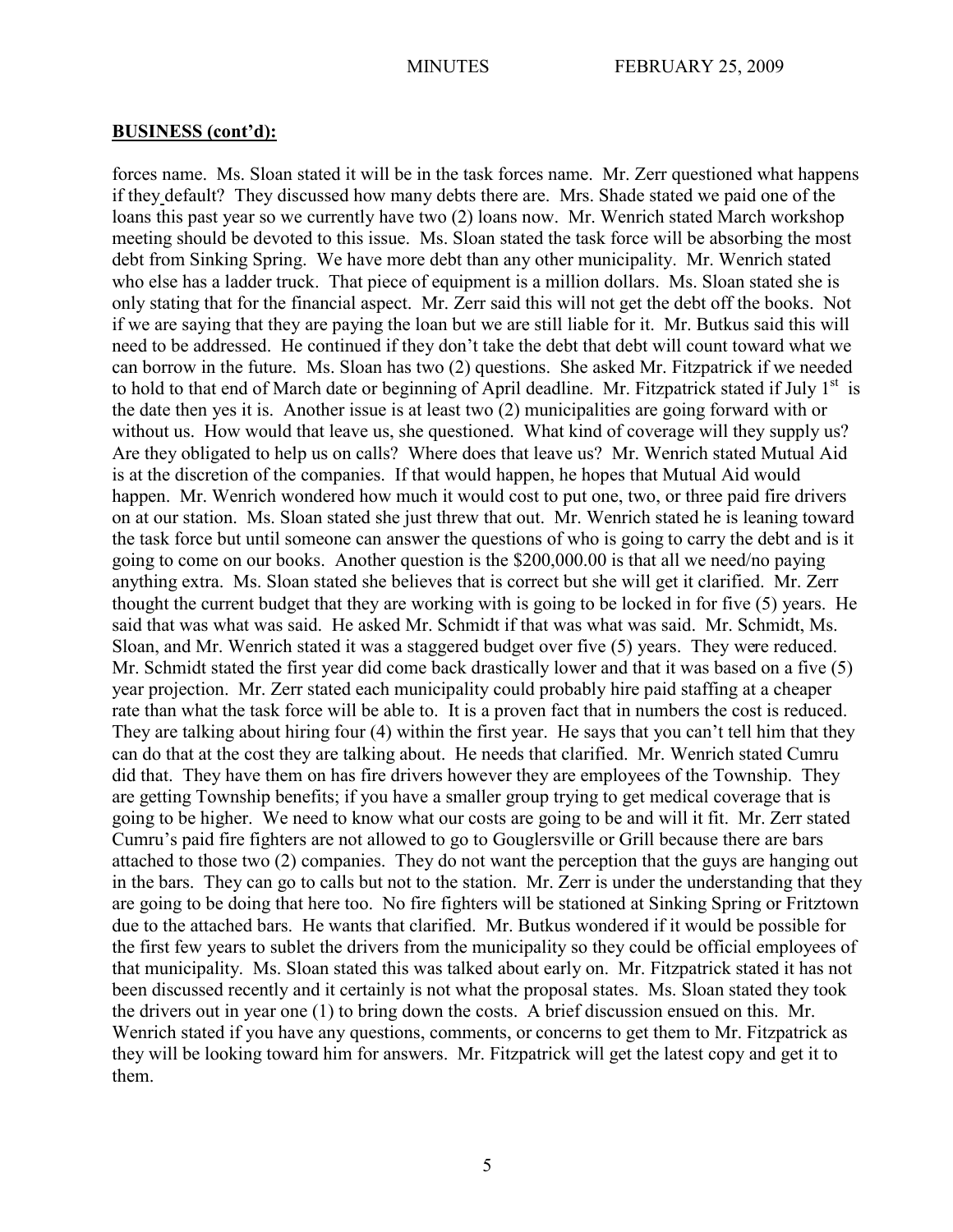The Easter Egg Hunt will be Saturday, April  $4<sup>th</sup>$  at the fire company. It will begin at 10:00 a.m. and it is rain or shine.

Bulk cleanup is Wednesday April  $15<sup>th</sup>$ . Mr. Butkus gave Mrs. Shade information from the County regarding paints, etc.

Mr. Schmidt questioned if we are having the parade and if we are going to have balloons to which the answer was yes. Mr. Schmidt stated we will need to work with the sewer plant people on the truck. Mrs. Shade stated it has been done already. Mrs. Shade asked the Mayor if he would consider being the Grand Marshal for the parade this year. The Mayor stated he will. The parade is Monday, May  $25<sup>th</sup>$  and steps off is at 10:00 a.m.

Mr. Ludgate stated he sent Mrs. Shade an e-mail explaining that the LUPTAP Grant needs an execution of the contract and the acceptance of the grant. The Mayor needed to sign it not the President. This grant is for the Revitalization Project.

Mr. Ken Pick of the Berks County Community Development has offered to attend the meeting on March 5<sup>th</sup> to address Council about their function and their potential financing arrangements. He is the Director. Mr. Ludgate asked Council if can appear to which Mr. Wenrich stated he could and to coordinate it through the Borough Secretary.

Mr. Butkus requested a meeting with Mr. Mike Setley before we actually borrow the money for the sewer project. Mr. Setley would be doing the financing for revitalization and the sewer plant as well. A discussion ensued as to changing meeting dates and who and what should be discussed at those meetings. It was decided to see what we can hammer out at the regular meeting and if need be set up another meeting.

Mr. Butkus questioned with people paying with credit cards. What account does the money get placed into? Mrs. Shade stated the sewer account. Mr. Butkus stated he was just wondering if say someone wanted to pay a parking ticket is a log going to be kept. Mrs. Shade stated that we have the ability of keying into the machine itself what account the money should go into. Mrs. Shade stated at this point in time we need a dedicated line so a new one will be installed.

Mr. Zerr stated last month we went over a bunch of rules and regulations about people being in the office area. However it has not taken affect for some people so he feels some clarification is necessary. Mr. Zerr stated at Mr. Wenrich's request he met with some people about security at the Borough Hall. The Chief and some others at the meeting came up with ideas. He would like to go over it. As far Borough Hall security goes no Borough Council person will have keys to the Borough Hall. If an alarm comes into the Borough Hall the police will handle it. If a fire alarm comes in the fire department can handle it. They will enter through the knox box. Police will be here also as they respond to all fire calls so therefore they feel there is no need for any Borough Council person to have access to the Borough Hall (office area). The only person on Council that would have access to the office area would be Mr. Schmidt. He is carrying the key for Dorothy who is the tax collector who comes in one (1) night a week and Saturday. If a Council person needs to be contacted because the police can't handle the situation, they will contact the Mayor who will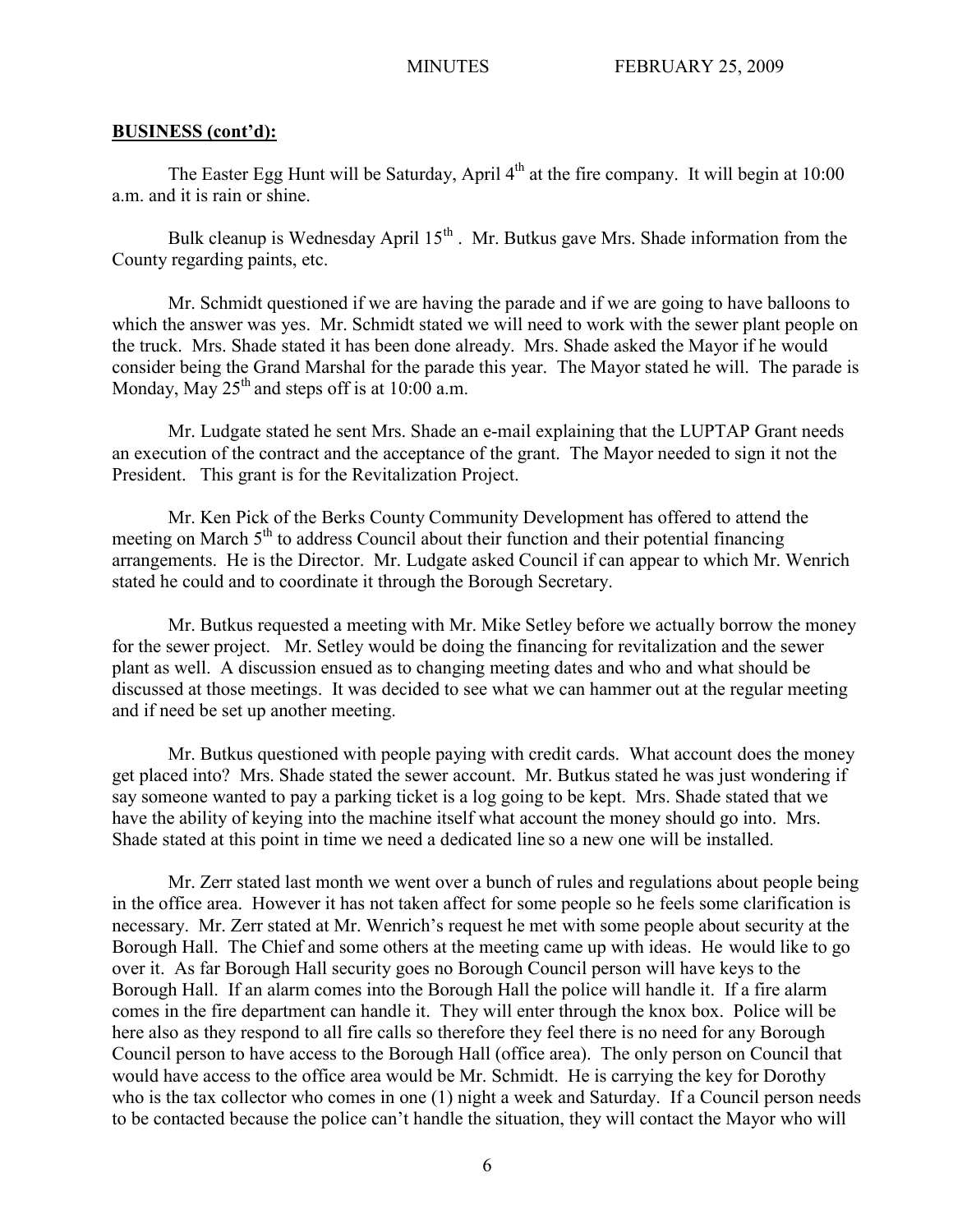contact a Council person of his choice to handle the situation. If a Council person needs to have an evening meeting, they should contact Mr. Hart and he will give them a key to the double doors in the Council room. They can have their meeting there without access to any other area. This goes along with the new record keeping procedure. The other issue has to do with people being in here all the time. He feels again a clarification is needed. This will need to be voted on that evening. Ms. Sloan questioned who was at the meeting. Mr. Zerr, Mr. Schmidt, the Chief, the Mayor, Mr. Hart and Mrs. Shade were at the meeting. Mr. Wenrich stated he requested this meeting. He went on to say that everyone should have gotten his e-mail clarifying and outlining that Mrs. Shade is the official keeper of the records. A few weeks ago papers went missing out of the front office. He has spoken to Mr. Fitzpatrick and that is why the e-mail went out. He stated back in September that the duties of Councilmen are not to be managers. Duties of Councilmen are to approve bills, approve expenditures and to approve projects not the day to day activities. Like it or not the e-mail went out at Mr. Fitzpatrick's approval. Mr. Fitzpatrick stated that the President has the right to establish policies of the operations of the Borough. Mr. Wenrich did ask for the admin director and the public safety director to meet. We need to have a procedure in place for the keeping of the records. If you need to have a committee meeting, please check with the Borough Secretary to make sure the room is available. In addition, if anyone has questions for the PWD, check his schedule and see if he is available. Mr. Wenrich stated the days of anyone walking in through the front and hanging out are gone; whether you like it or not, we must follow procedure. Papers have been missing a few times over the last few years. He is tired of hearing it and he is going to put an end to it. Mr. Zerr questioned if this goes into effect tonight was the Chief ready to take over those duties first thing Monday morning to which the Chief stated he was. Ms. Sloan questioned legally to PA Law or Borough Official's Law as long as we have access to this building we are in compliance. Mr. Fitzpatrick stated every Councilperson has access to this Borough building for Borough business. However the fine line of what is Borough business and what is not is a fine line apparently he stated. We have administrative personnel that must complete their jobs back there and if they are constantly interrupted or having people dropping in who have no business with the admin staff, they are not going to get their job done. He went on to say; when you need to concentrate on something and you are being interrupted it is hard to get back to it. In addition, you become disorganized. This is the reason he and Mr. Fitzpatrick spoke about it. No one wants to deny access to this building to anyone who is conducting Borough business. That is not the purpose of this. It is when this becomes more of a social event then a business event. Mr. Light questioned if you can still come into the Council Chambers? Mr. Fitzpatrick stated to conduct business to which Mr. Light responded yes. Mr. Fitzpatrick said as long as you are conducting business. Mr. Butkus stated pending his availability. Mr. Zerr made a motion as of Monday, March 2, 2009 no Councilperson will have a key to the Borough Hall office area with the exception of Mr. Schmidt who needs a key for the tax collector; any alarm calls will be handle by the police and fire departments; there is no need for any Councilperson to be here; however if a Councilperson is needed the police department will contact the Mayor and the Mayor will get in touch himself or direct the police officer to get in touch with a Councilperson; all codes will be removed from the alarm system if this is approved as of Monday morning; if Council needs access to the building for an evening meeting a key will be provided through Mr. Hart which will give them access to Council Chambers as well as the executive room only; seconded by Mrs. Kutz. Mr. Light questioned if these rules apply to all seven (7) members going into the office. Mr. Wenrich said yes. AYES – 7, NAYS – 0; motion carried. Mr. Zerr stated all members of Council must turn their keys in with the exception of the Mayor as